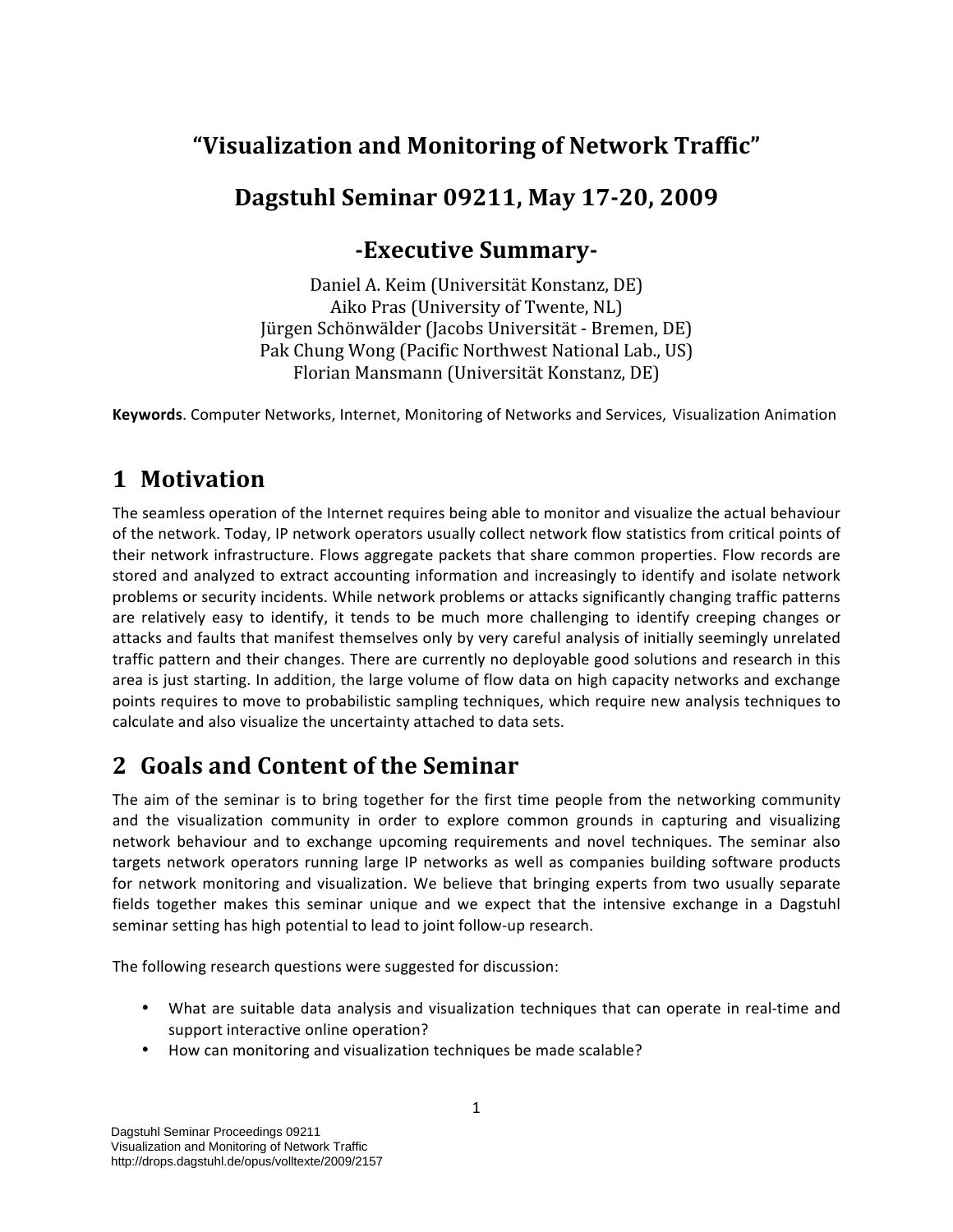- How can distributed monitoring systems be self-organizing and adapt dynamically to changes in network and service usage?
- How can algorithms aggregate data within the network and trade accuracy of the measurement results against data collection overhead?
- What are suitable sampling techniques and how does sampled data impact data analysis techniques and data visualization?
- Which filtering, zooming, and correlation techniques can be applied in real-time?
- What are good techniques for visualizing unusual traffic patterns or very rare patterns?
- What are effective methods to detect and visualize intrusions, like (distributed) scan attempts and denial of service attacks.

While this item list was helpful as an orientation, not all of the items were actually covered during the seminar. Moreover, other concerns, such as NetFlow storage and retrieval, were emphasized in the presentations and discussions.

### **3 The Participants**

The seminar gathered 36 researchers from the following 10 countries:

| Country     | <b>Number of participants</b> |
|-------------|-------------------------------|
| Australia   |                               |
| Brasil      | 1                             |
| France      | 1                             |
| Germany     | 16                            |
| Israel      | 1                             |
| Netherlands | 5                             |
| New Zealand | 1                             |
| South Korea | 1                             |
| Switzerland | 3                             |
| USA         |                               |

Most participants come from universities or state‐owned research centers (33) while 3 participants were employed by industry or industrial research centers.

### **4 The Program**

#### **Monday (2009‐05‐18)**

After the opening, the morning sessions featured the keynote talks:

Visualization Keynote

• Jack van Wijk: Network Visualization

Networking Keynote(s)

- Harald Weikert: Network Traffic Visualization with IsarFlow
- Felix Wu: On Detection and Analysis of BGP Anomalous Dynamics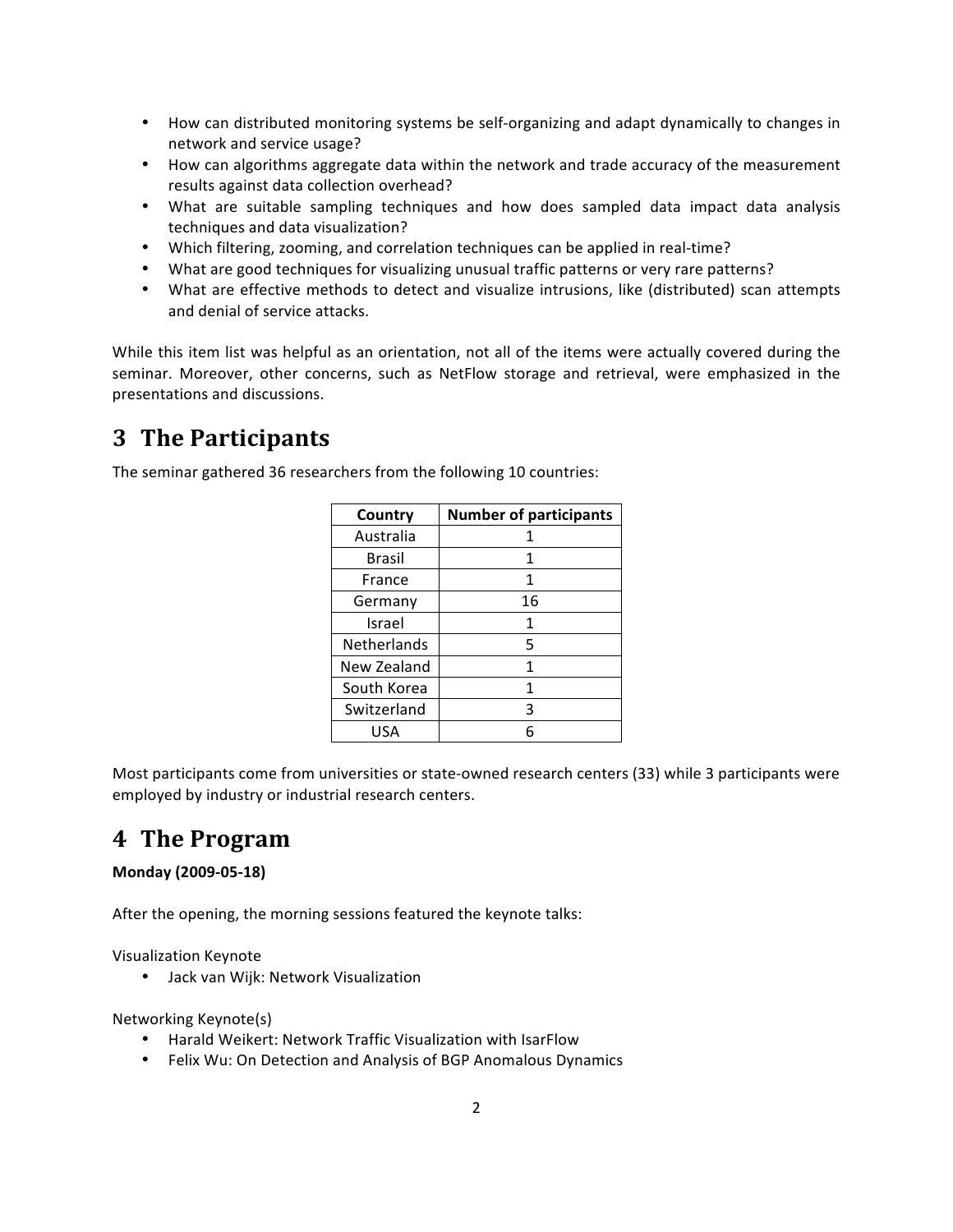In the afternoon sessions, short talks of the participants presented the participants' research activities in the fields of networking and visualization:

| 1) | Keith Andrews, TU Graz                                     | The Usability of Information Visualisation Techniques for Network<br>Monitoring                 |
|----|------------------------------------------------------------|-------------------------------------------------------------------------------------------------|
| 2) | Nevil Brownlee, University of<br>Auckland                  | <b>Collecting and Analysing Traffic Flow Data</b>                                               |
| 3) | Isabelle Chrisment, Université<br>Henri Poincaré - Nancy I | Measurements and Analysis of P2P Exchanges                                                      |
| 4) | Stephan Diehl, Universität Trier                           | Working Group Results "We have a hammer, find a nail"                                           |
| 5) | Falko Dressler, Universität<br>Erlangen                    | High-speed Monitoring and Intelligent data pre-selection for Attack<br>Detection                |
| 6) | Glenn A. Fink, Pacific<br>Northwest National Lab.          | Cyber Analytics: Challenges and solutions for computer security                                 |
| 7) | Carsten Goerg, Georgia<br>Institute of Technology          | Interactive Exploration of Typed Networks                                                       |
| 8) | Hans Hagen, TU Kaiserslautern                              | Visualization and Monitoring of Network Traffic                                                 |
| 9) | Simon Leinen, Switch - Zürich                              | Visualizations in Network Operations and Management: What Works,<br>What Doesn't, and What's    |
|    | 10) Lars Linsen, Jacobs University -<br><b>Bremen</b>      | <b>Cluster Visualization in Network Traffic</b>                                                 |
|    | 11) Florian Mansmann, Universität<br>Konstanz              | Monitoring and Intrusion Detection with NFlowVis                                                |
|    | 12) John McHugh, Dalhousie<br>University                   | FloVis a visual paradigm for forensic network data analysis                                     |
|    | 13) Cristian Morariu, Universität<br>Zürich                | <b>Distributed Traffic Analysis</b>                                                             |
|    | 14) Stephen North, AT&T Research<br>- Florham Park         | Network Visualization and Service Monitoring Research in a Large ISP                            |
|    | 15) Adam Perer, IBM - Haifa                                | Improving Exploration of Networks by Integrating Statistics and<br>Visualization                |
|    | 16) Ramin Sadre, University of<br>Twente                   | Three Remarks on Visualization                                                                  |
|    | 17) Taghrid Samak, DePaul Univ. -<br>Chicago               | Using Space-Filling Curves in Visualization of Network Traffic                                  |
|    | 18) Sebastian Schmerl, BTU<br>Cottbus                      | Explorative Visualization of Log Data to support Signature<br>Development and Forensic Analysis |
|    | 19) Carsten Schmoll, FhG FOKUS -<br><b>Berlin</b>          | Fraunhofer FOKUS - interests in Visualization                                                   |
|    | 20) Juergen Schoenwaelder,<br>Jacobs Universität - Bremen  | Flow Pattern Analysis                                                                           |
|    | 21) Mike Sips, MPI für Informatik -<br>Saarbrücken         | Exploring and Modeling the Local Behavior of Personal Machines                                  |
|    | 22) Anna Sperotto, University of<br>Twente                 | Working with network data: visualizing data relations                                           |
|    | 23) Alexandru C. Telea, University<br>of Groningen         | Visualization of Large Network Structures: Bundled Edges or Node-<br>Link Layouts?              |